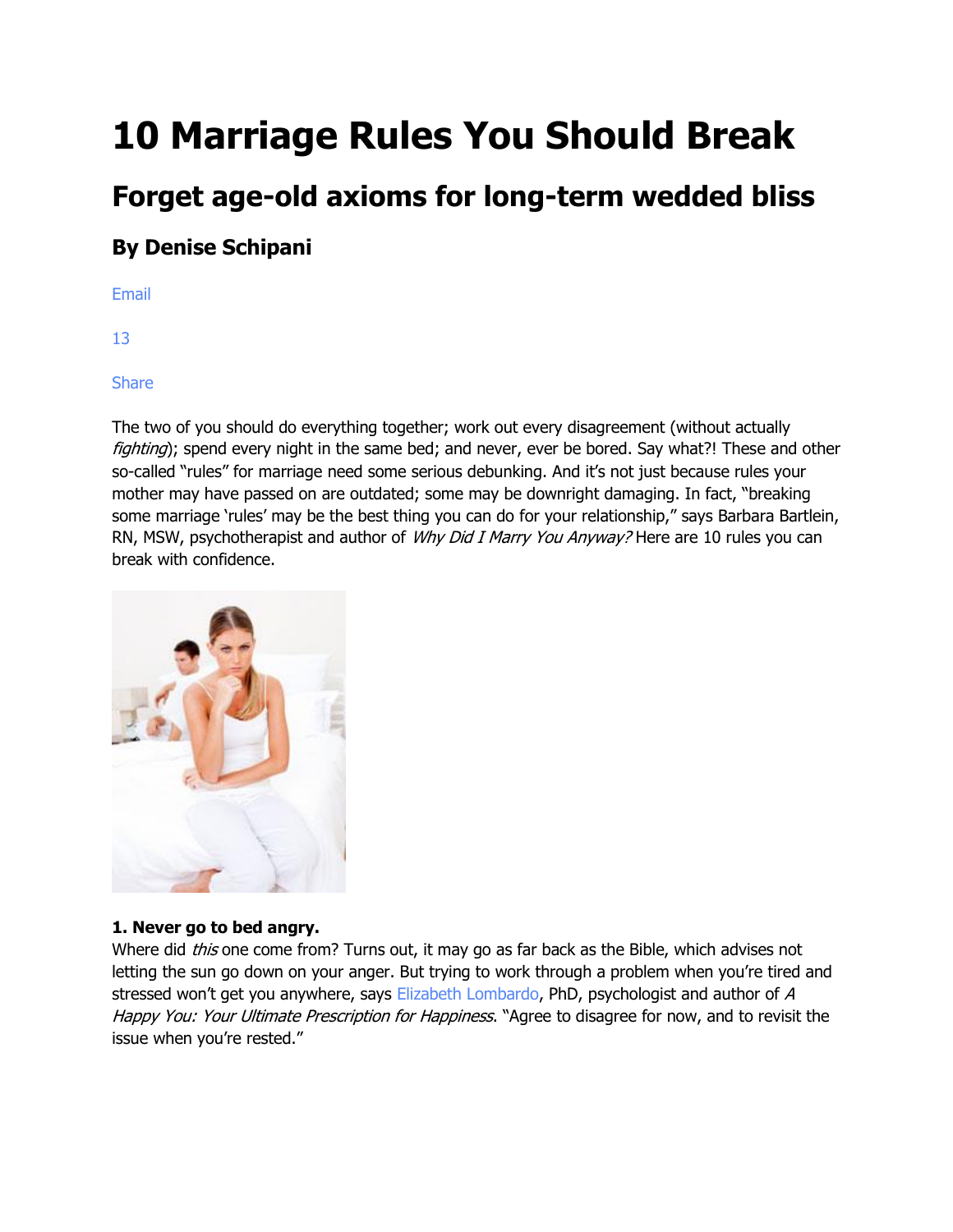

#### **2. Always be 100% honest.**

In marriage, no-holds-barred honesty is not always the best policy. For example, "you don't need to share details of past relationships," says Bartlein. "That invites comparisons, and when you compare, someone comes up short." The bottom line: You need to be polite and caring when it comes to your partner's feelings.



#### **3. Never vacation without each other.**

The received wisdom here is that if you have time off from your jobs and lives, you should naturally prefer to spend it together. One problem with this rule is that you and your spouse may not have the same definition of a great getaway (you like to ski, he's a beach bum). The other danger, says Dr. Lombardo, is the belief "that you have to be each other's *everything*, and that's just not realistic." Sometimes, you need a spa weekend, and he may want to go camping (or vice versa). Just be sure that you don't always take off without each other.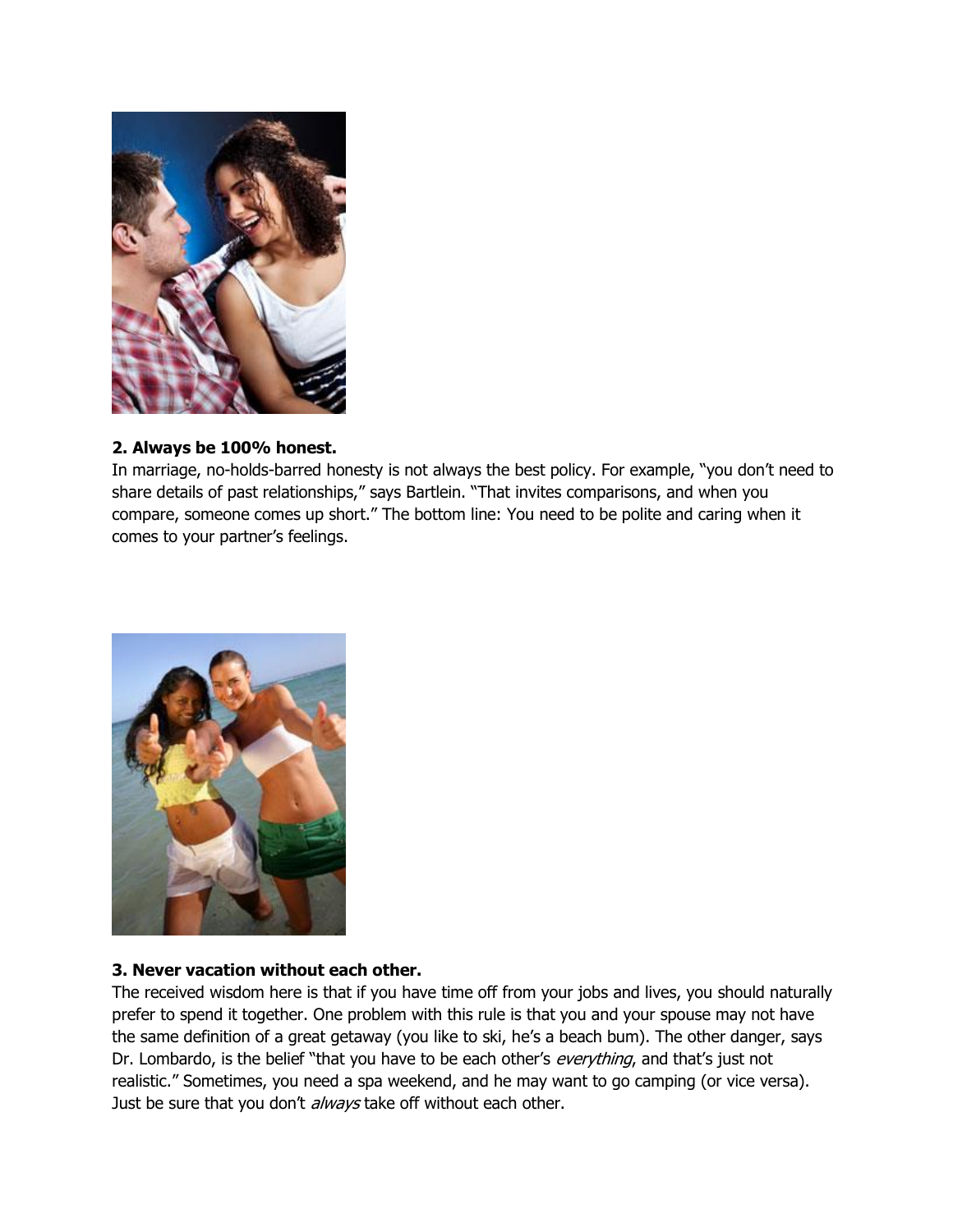

#### **4. If you fight, you're headed for divorce.**

Actually, says Bartlein, research shows that couples who *never* fight—assuming that means they're holding back to avoid conflict—are *more* likely to split. You need to find ways to fight healthily and productively (without blaming, name-calling and the like), but that said, being committed to respectfully airing out conflicts is a far better rule than "keep your mouth shut."



#### **5. Once you have children, they come first.**

"So often, I see couples who have put their relationship on hold in order to be good parents," says Dr. Lombardo. But those couples, she says, have it exactly backward. Making your relationship top priority is better not just for you, but for your children, who need to see you in charge and who feel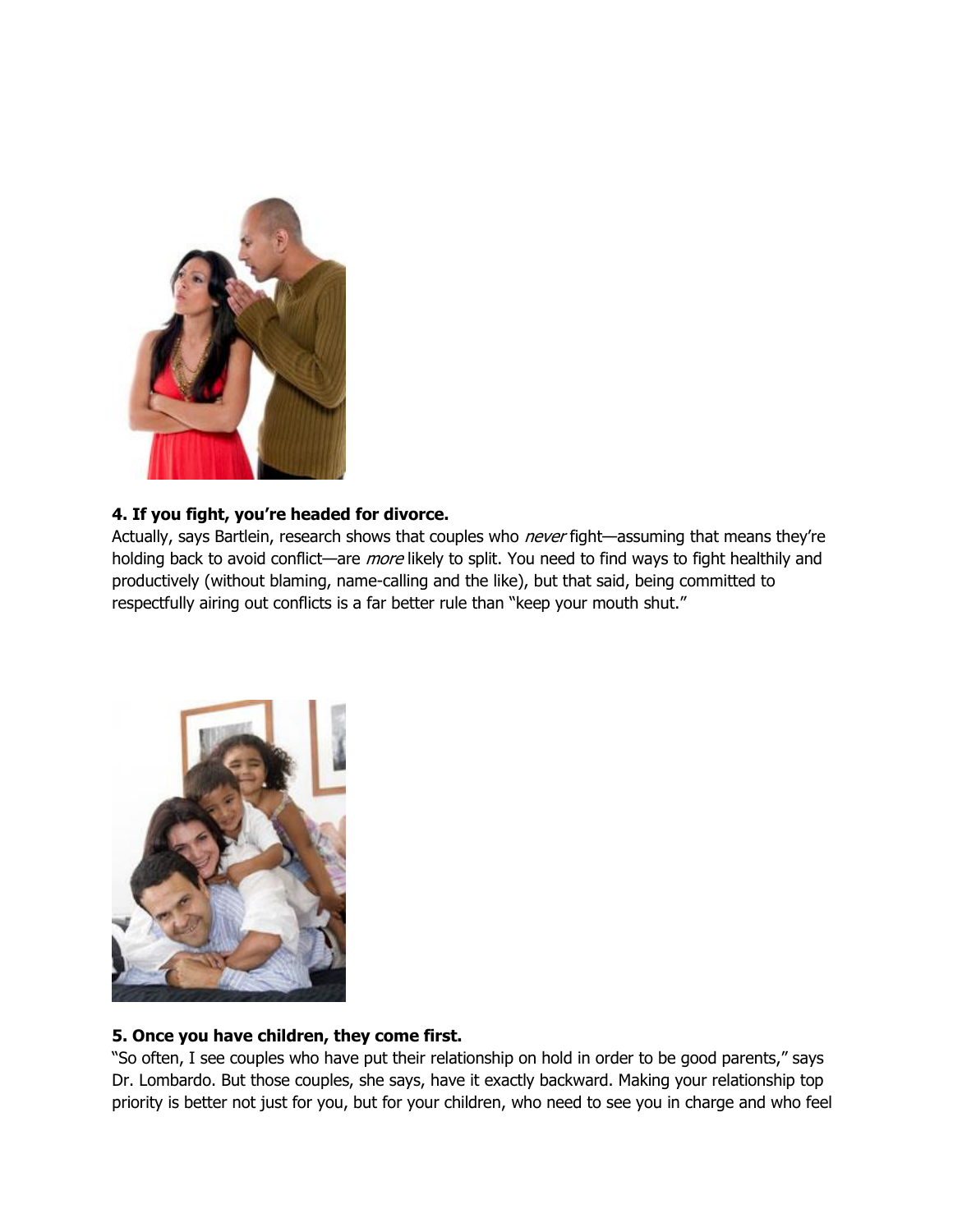safer and more secure with parents who have a loving relationship. "Create couple-only time during which you do not discuss bills or children, where you do fun activities and enjoy each other's company." The kids'll be all right.



#### **6. You should never sleep in separate beds.**

Um, snore much? It's a myth that couples always sleep better and more cozily together than apart. One partner may be a toss-and-turner, or one may hit the hay early while the other keeps a reading light burning till the wee hours. So if one of you occasionally decamps to the guest room, don't sweat it. "Getting a good night's sleep is crucial to the health of your mind, body and marriage," says Dr. Lombardo. Just be sure a separate-bed habit isn't about avoiding sex or physical intimacy.

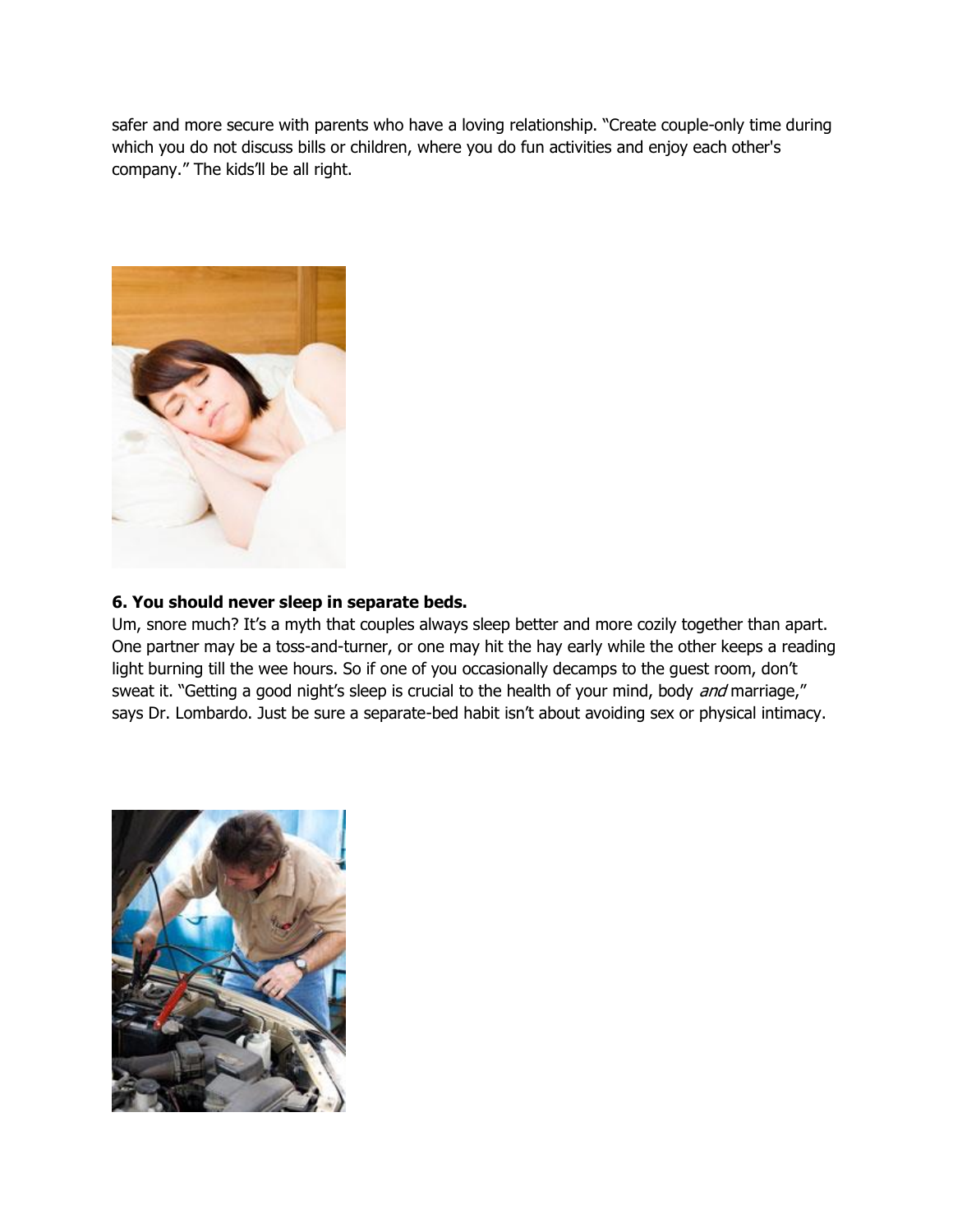#### **7. Partners should sync up their hobbies.**

Though spending every free moment you have training for a marathon while your spouse works on his classic car isn't good for your marriage, neither is subscribing to the notion you should quit doing what  $you$  love just because your husband doesn't love the same things. Giving up your passions is akin to forgoing your independence, and "without independence in a marriage people feel trapped," says Bartlein. Pursue your separate interests and find activities you both enjoy.



#### **8. If there's no spark, you're doomed.**

Many married couples understand intellectually that they won't always experience that I've-beendrugged-by-love feeling in a long-term relationship. "But many still believe that when the spark dies out, it means they're in the wrong relationship, and seek something new," says Bartlein. Long-term relationships survive on commitment and trust, out of which grows love. The mistake here is to believe that you can live forever on fireworks, or even just love, alone.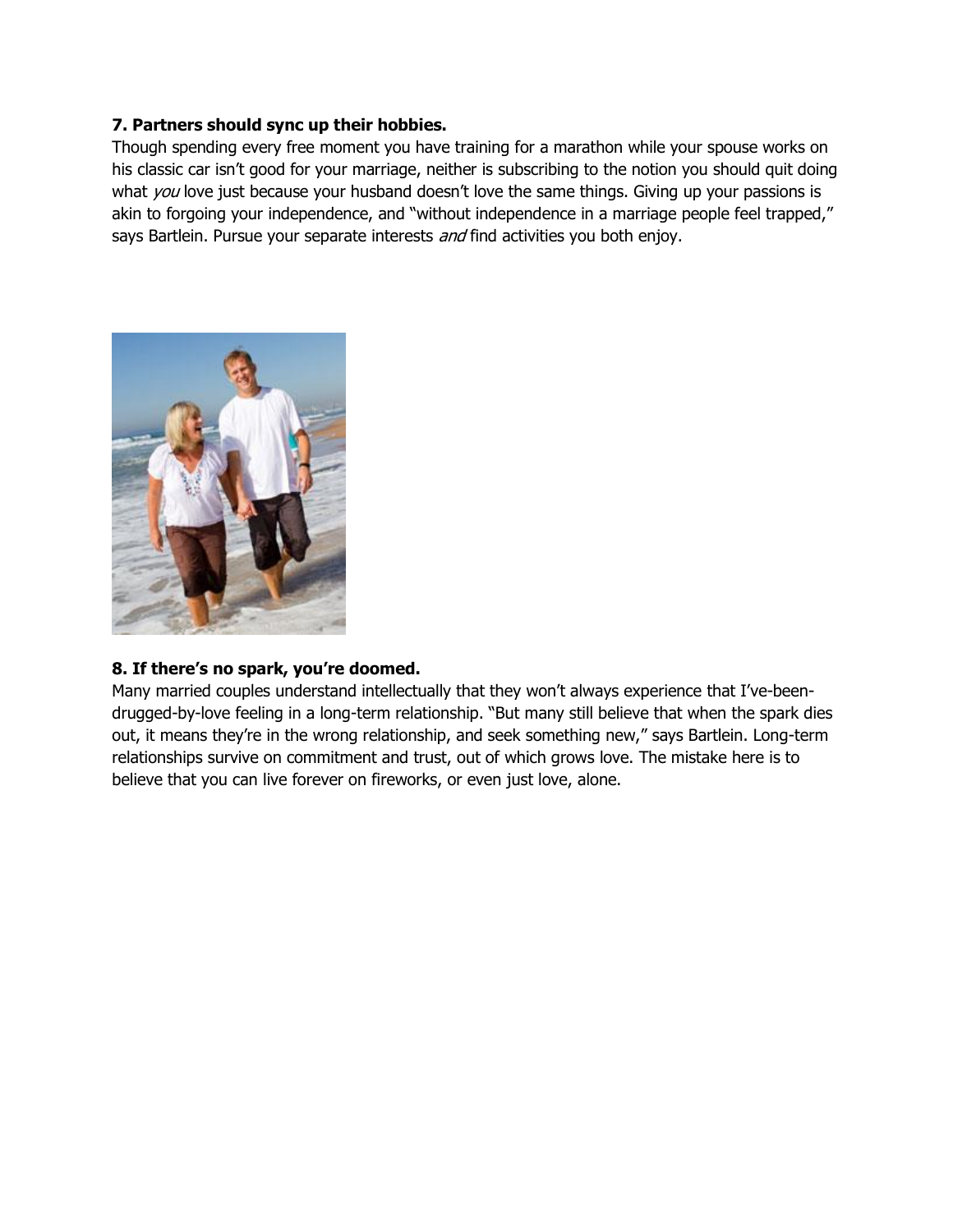

#### **9. Boring is bad.**

The problem with this so-called rule, says Bartlein, is when couples confuse a calm, predictable union with a bad one. A drama-filled relationship may feel exciting, but in the long run it's not likely to be healthy. Isn't it better, she says, to "boringly" know where your spouse is every night than to be "excited" by constant ups and downs? "Better to have a safe, relaxed, 'boring' life together in the everyday. You can always inject excitement with vacations and activities."



#### **10. You should have sex with your partner to make him/her happy.**

This may be a particular problem for women, especially new mothers. "Sex becomes yet another item on your to-do list, and you think you have to do it for the sake of your marriage, and the happiness of your spouse," says Dr. Lombardo. While neither of those reasons is wrong, they shouldn't be the only reasons. "Sex is for both of you."